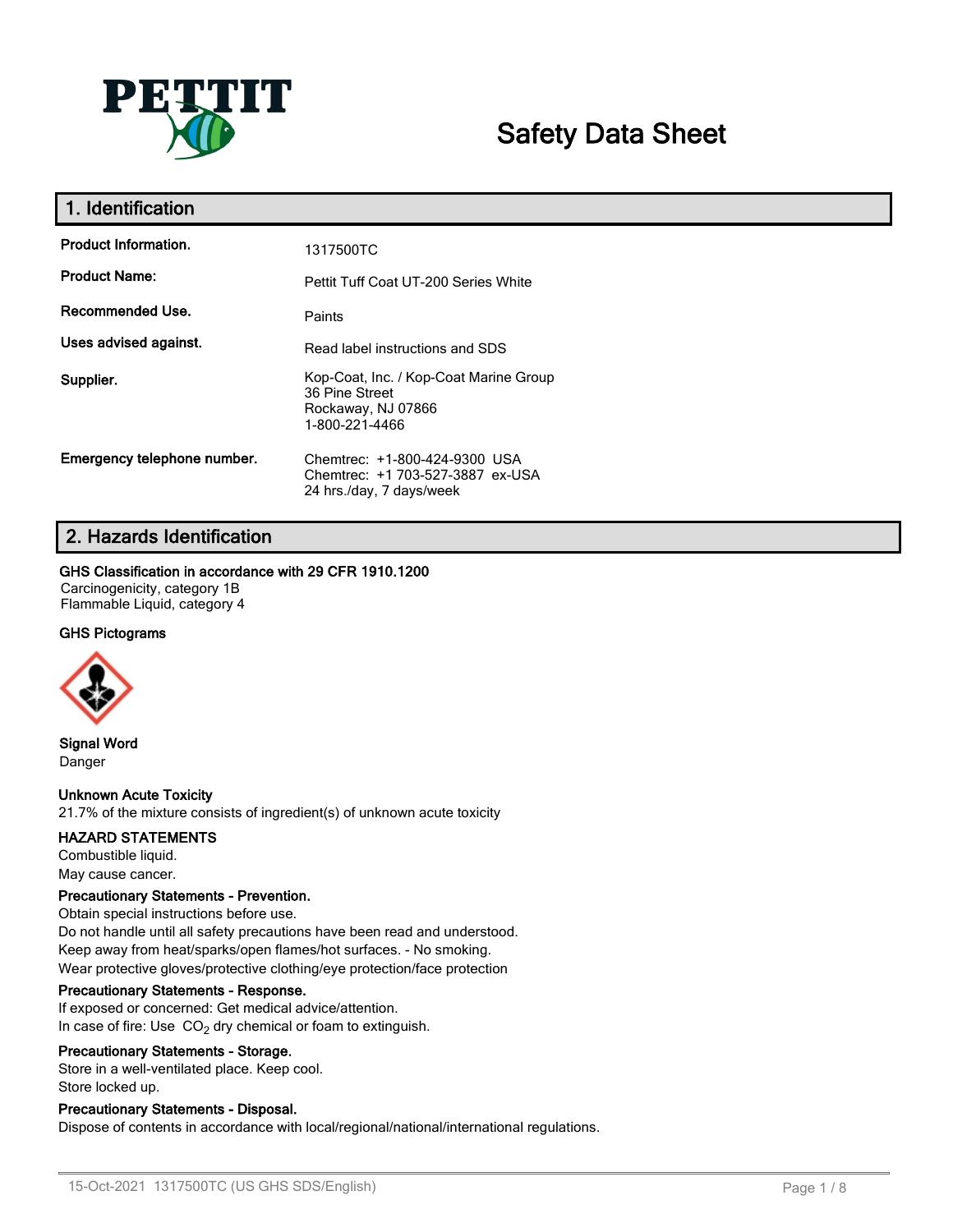# **3. Composition/Information on Ingredients**

| <b>Chemical Name</b>                         | CAS-No.    | Wt. %       |
|----------------------------------------------|------------|-------------|
| Calcium carbonate (Limestone)                | 1317-65-3  | $10 - 25$   |
| Hydrotreated aliphatic petroleum distillates | 64742-52-5 | $2.5 - 10$  |
| Titanium dioxide                             | 13463-67-7 | $2.5 - 10$  |
| Diethylene glycol monoethyl ether            | 111-90-0   | $2.5 - 10$  |
| Zinc oxide                                   | 1314-13-2  | $0.1 - 1.0$ |
| Talc                                         | 14807-96-6 | $0.1 - 1.0$ |
| Triethylamine                                | 121-44-8   | $0.1 - 1.0$ |
| Ammonium hydroxide                           | 1336-21-6  | $0.1 - 1.0$ |

The exact percentage (concentration) of composition has been withheld as a trade secret.

# **4. First-aid Measures**

# **Description of first-aid measures.**

## **General advice.**

Move victim to a safe isolated area. When symptoms persist or in all cases of doubt seek medical advice. Call a poison control center or doctor for treatment advice.

# **Inhalation.**

Move to fresh air. Apply artificial respiration if victim is not breathing. Call a poison control center or doctor for treatment advice.

### **Skin contact.**

Wash off immediately with soap and plenty of water. Remove all contaminated clothes and shoes. Remove and wash contaminated clothing before re-use. Call a poison control center or doctor for treatment advice.

### **Eye contact.**

Immediately flush with plenty of water. After initial flushing, remove any contact lenses and continue flushing for at least 15 minutes. Call a poison control center or doctor for treatment advice.

### **Ingestion.**

Do not induce vomiting unless directed to do so by a physician or poison control center. Never give anything by mouth to an unconscious person. If swallowed, call a poison control center or doctor immediately.

### **Symptoms.**

See Section 2 and Section 11, Toxicological effects for description of potential symptoms.

# **Notes to physician.**

Treat symptomatically.

# **5. Fire-fighting Measures**

# **Extinguishing media.**

### **Suitable extinguishing media.**

Use:. Dry powder. Alcohol-resistant foam. Carbon dioxide (CO<sub>2</sub>). Water may be used to cool and prevent the rupture of containers that are exposed to the heat from a fire.

### **Extinguishing media which shall not be used for safety reasons.**

Water may be unsuitable for extinguishing fires.

### **Special hazards arising from the substance or mixture.**

Vapors may travel to areas away from work site before igniting/flashing back to vapor source. Thermal decomposition can lead to release of irritating and toxic gases and vapors. Most vapors are heavier than air. Vapors may spread along ground and collect in low or confined areas (sewers, basements, tanks). Vapors may travel to source of ignition and flash back. Air/vapor mixtures may explode when ignited. Containers may explode when heated.

# **Advice for firefighters.**

Evacuate personnel to safe areas.As in any fire, wear self-contained breathing apparatus pressure-demand, MSHA/NIOSH (approved or equivalent) and full protective gear.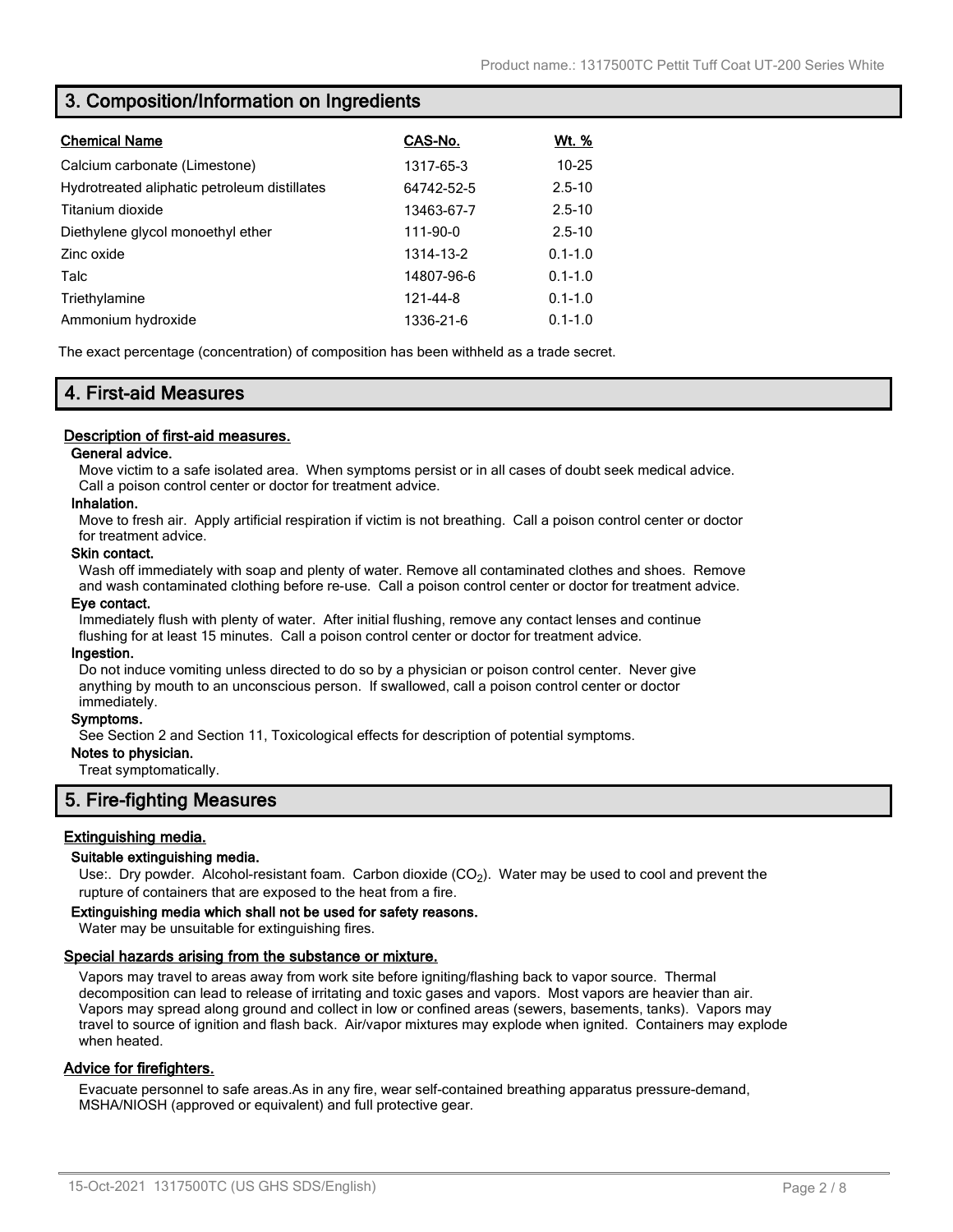# **6. Accidental Release Measures**

#### **Personal precautions, protective equipment and emergency procedures. Personal precautions.**

Avoid contact with skin, eyes and clothing. Ensure adequate ventilation, especially in confined areas. All equipment used when handling the product must be grounded. Eliminate all ignition sources (no smoking, flares, sparks or flames in immediate area). Wear protective gloves/clothing and eye/face protection. Stop all work that requires a naked flame, stop all vehicles, stop all machines and equipment that may cause sparks or flames. Do not breathe vapors or spray mist. Avoid exceeding of the given occupational exposure limits (see section 8). Thoroughly decontaminate all protective equipment after use.

#### **Advice for emergency responders.**

Refer to protective measures listed in sections 7 and 8. Use personal protection recommended in Section 8.

### **Environmental precautions.**

Prevent further leakage or spillage if safe to do so. Do not allow material to contaminate ground water system. Prevent entry into waterways, sewers, basements or confined areas. See Section 12 for additional Ecological information.

## **Methods and materials for containment and cleaning up.**

#### **Methods for Containment.**

Absorb with earth, sand or other non-combustible material and transfer to containers for later disposal. Prevent further leakage or spillage if safe to do so. Pick up and transfer to properly labeled containers. Clean contaminated surface thoroughly. Ground and bond containers when transferring material. Take precautionary measures against static discharges. Use personal protective equipment. Remove all sources of ignition.

### **Methods for cleaning up.**

Prevent further leakage or spillage if safe to do so. Keep away from open flames, hot surfaces and sources of ignition. Keep in suitable and closed containers for disposal. All equipment used when handling the product must be grounded. Keep combustibles (wood, paper, oil, etc) away from spilled material. Ventilate the area. Use personal protective equipment as required. Shut off ignition sources; including electrical equipment and flames. Clean contaminated objects and areas thoroughly while observing environmental regulations. Never return spills in original containers for re-use.

### **Reference to other sections.**

See section 8 for more information.

# **7. Handling and Storage**

# **Conditions for safe storage, including any incompatibilities.**

#### **Advice on safe handling.**

Avoid contact with skin, eyes and clothing. Handle in accordance with good industrial hygiene and safety practice. Keep away from open flames, hot surfaces and sources of ignition. Do not pressurize, cut, weld, braze, solder, drill, grind, or expose container to heat, flame, sparks, static electricity, or other sources of ignition. Wash hands before breaks and immediately after handling the product. All equipment used when handling the product must be grounded. Take precautionary measures against static discharges. Do not breathe vapors or spray mist. Use according to package label instructions. Ground and bond containers when transferring material.

#### **Hygiene measures.**

Handle in accordance with good industrial hygiene and safety practice for diagnostics. Do not eat, drink or smoke when using this product. Remove and wash contaminated clothing before re-use. Avoid contact with skin, eyes and clothing. Wash hands before breaks and immediately after handling the product.

## **Storage Conditions.**

Keep container closed when not in use. Keep in properly labeled containers. Keep containers tightly closed in a dry, cool and well-ventilated place. Store in accordance with local regulations. Keep from freezing. Keep away from food, drink and animal feedingstuffs. Keep away from heat, hot surfaces, sparks, open flames and other ignition sources. No smoking.

# **8. Exposure Controls/Personal Protection**

| Ingredients with Occupational Exposure Limits     |                      |                       |                            |                         |
|---------------------------------------------------|----------------------|-----------------------|----------------------------|-------------------------|
| <b>Chemical Name</b>                              | <b>ACGIH TLV-TWA</b> | <b>ACGIH-TLV STEL</b> | <b>OSHA PEL-TWA</b>        | <b>OSHA PEL-CEILING</b> |
| Calcium carbonate (Limestone)<br>Titanium dioxide | N.E.<br>10 mg/m $3$  | N.E.<br>N.E.          | 15 mg/m $3$<br>15 mg/m $3$ | N.E.<br>N.E.            |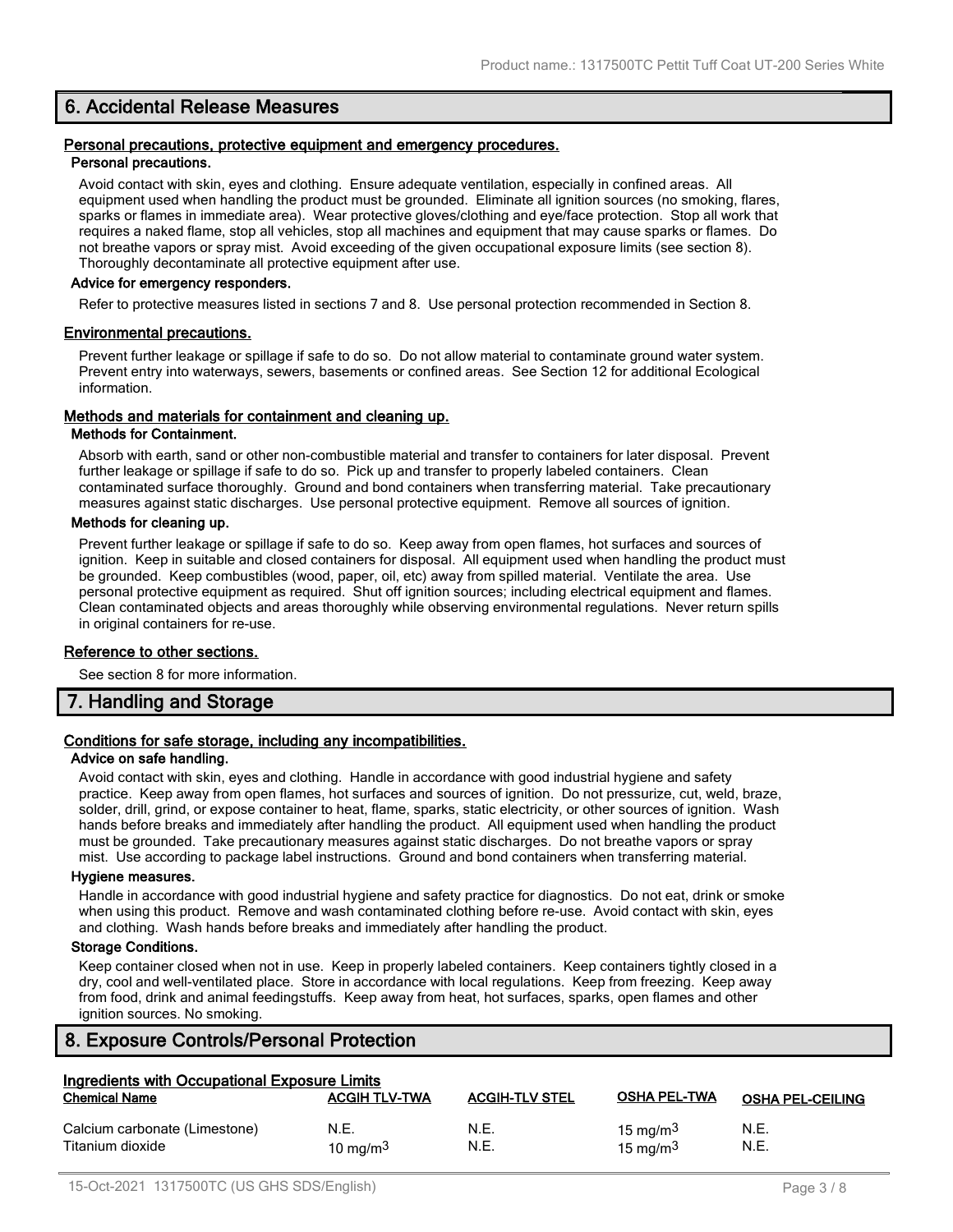Product name.: 1317500TC Pettit Tuff Coat UT-200 Series White

| Zinc oxide    | 2 mg/m <sup>3</sup> | 10 mg/m $3$ | 5 mg/m <sup>3</sup> | N.E. |
|---------------|---------------------|-------------|---------------------|------|
| Talc          | $2 \text{ mg/m}^3$  | N.E.        | N.E.                | N.E. |
| Triethylamine | $0.5$ ppm           | ppm         | 25 ppm              | N.E. |

#### **TLV = Threshold Limit Value TWA = Time Weighted Average PEL = Permissible Exposure Limit STEL = Short-Term Exposure Limit N.E. = Not Established**

#### **Engineering Measures.**

Ensure adequate ventilation, especially in confined areas. Apply technical measures to comply with the occupational exposure limits.

#### **Personal protective equipment.**

### **Eye/Face Protection.**

If splashes are likely to occur, wear:. Face-shield. Safety glasses with side-shields. Tightly fitting safety goggles.

#### **Skin and body protection.**

Use:. Long sleeved clothing. Protective shoes or boots. Solvent-resistant gloves. Solvent-resistant apron and boots. Wear impervious gloves and/or clothing if needed to prevent contact with the material. Gloves must be inspected prior to use. Please observe the instructions regarding permeability and breakthrough time which are provided by the supplier of the gloves. Also take into consideration the specific local conditions under which the product is used, such as the danger of cuts, abrasion. Remove and wash contaminated clothing before re-use.

#### **Respiratory protection.**

In case of inadequate ventilation wear respiratory protection. If exposure limits are exceeded or irritation is experienced, respiratory protection should be worn. Respiratory protection must be provided in accordance with current local regulations.

# **9. Physical and chemical properties.**

# **Information on basic physical and chemical properties.**

| <b>Physical state</b>                     | Liquid                   |
|-------------------------------------------|--------------------------|
| Appearance                                | No Information           |
| Color                                     | White                    |
| Odor                                      | No Information           |
| <b>Odor Threshold</b>                     | No Information           |
| рH                                        | No Information           |
| Melting/freezing point., °C (°F)          | No Information           |
| Flash Point., °C (°F)                     | 91 (195.80)              |
| Boiling point/boiling range., °C (°F)     | 100 - 3,000 (212 - 5432) |
| <b>Evaporation rate</b>                   | No Information           |
| <b>Explosive properties.</b>              | No Information           |
| Vapor pressure.                           | No Information           |
| Vapor density.                            | No Information           |
| Specific Gravity. (g/cm <sup>3</sup> )    | 1.216                    |
| Water solubility.                         | No Information           |
| <b>Partition coefficient.</b>             | No Information           |
| Autoignition temperature°C                | No Information           |
| Decomposition Temperature °C.             | No Information           |
| Viscosity, kinematic.                     | $>22$ mm $2/s$           |
| Other information.                        |                          |
| Volatile organic compounds (VOC) content. | 54 g/L                   |
| Density, Ib/gal                           | 10.127                   |
|                                           |                          |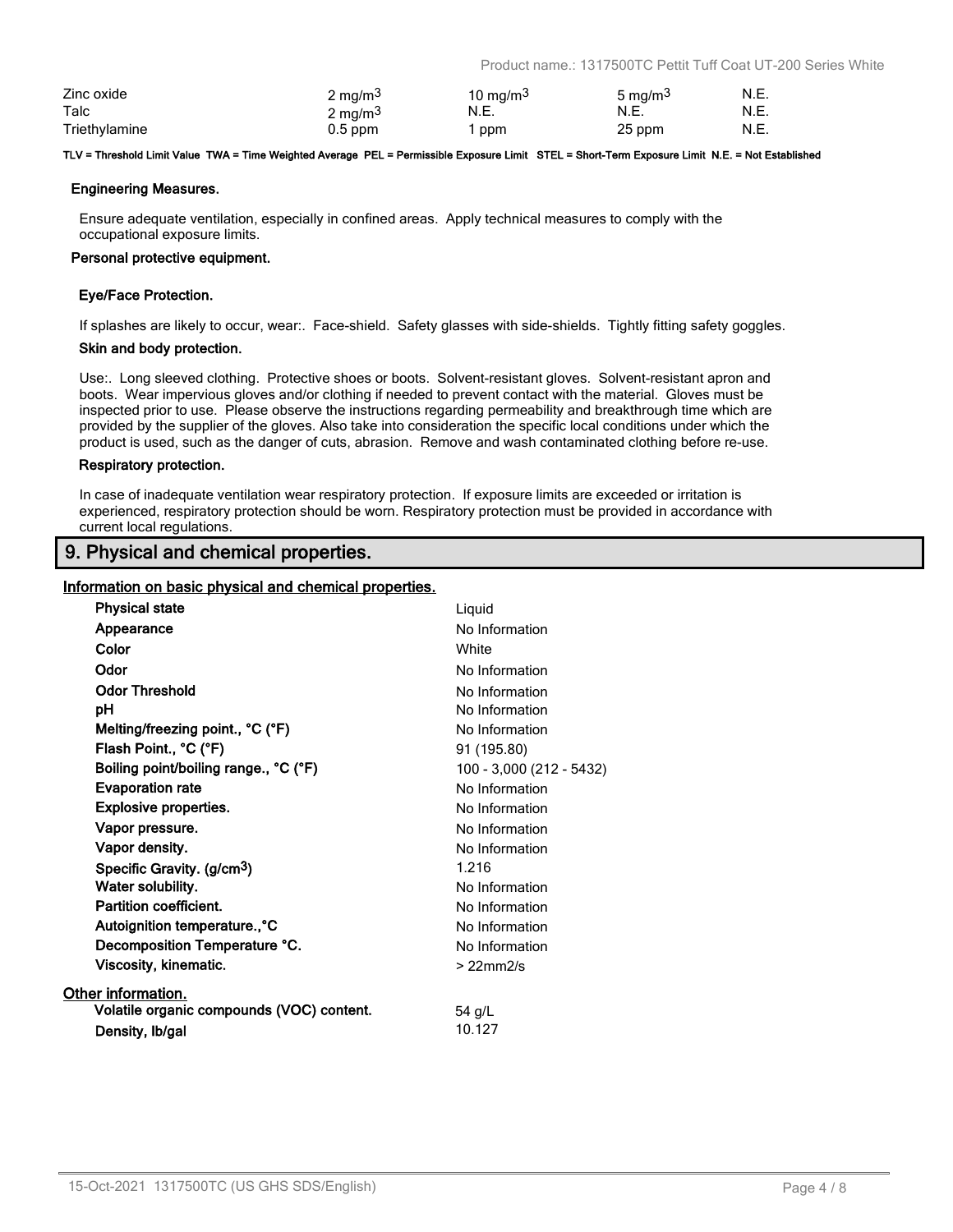# **10. Stability and Reactivity**

### **Reactivity.**

Stable under normal conditions.

### **Chemical stability.**

Stable under recommended storage conditions.

#### **Possibility of hazardous reactions.**

None known based on information supplied.

### **Conditions to Avoid.**

Heat (temperatures above flash point), sparks, ignition points, flames, static electricity. Keep away from heat and sources of ignition. Do not freeze.

#### **Incompatible Materials.**

None known based on information supplied.

### **Hazardous Decomposition Products.**

Thermal decomposition can lead to release of irritating gases and vapours. Possible formation of carbon oxides, nitrogen oxides, and hazardous organic compounds.

# **11. Toxicological Information**

#### **Information on toxicological effects.**

**Acute toxicity. Product Information**

# No Information

### **The following values are calculated based on chapter 3.1 of the GHS document.**

| ATEmix (oral)          | 77,734.8 mg/kg |
|------------------------|----------------|
| ATEmix (dermal)        | 77,734.8 mg/kg |
| Component Information. |                |

| CAS-No.                    | <b>Chemical Name</b>                         | LD50 Oral       | LD50 Dermal | <b>LC50 Inhalation</b>                 |
|----------------------------|----------------------------------------------|-----------------|-------------|----------------------------------------|
| 64742-52-5                 | Hydrotreated aliphatic petroleum distillates | 5000            | 5000        | N.I.                                   |
| 111-90-0                   | Diethylene glycol monoethyl ether            | 10502 mg/kg Rat | N.I.        | N.I.                                   |
| 1314-13-2                  | Zinc oxide                                   | >5000 mg/kg Rat | N.I.        | >5.7 mg/L Rat (Dust)                   |
| 121-44-8                   | Triethylamine                                | 460 mg/kg Rat   |             | 415 mg/kg Rabbit 14.5 mg/L Rat (Vapor) |
| 1336-21-6                  | Ammonium hydroxide                           | 350 mg/kg Rat   | N.I.        | N.I.                                   |
| $N.I. = No$ Information    |                                              |                 |             |                                        |
| Skin corrosion/irritation. |                                              |                 |             |                                        |
| SKIN IRRITANT.             |                                              |                 |             |                                        |
| Eye damage/irritation.     |                                              |                 |             |                                        |
| No Information             |                                              |                 |             |                                        |

#### **Respiratory or skin sensitization.**

No Information

# **Ingestion.**

May be harmful if swallowed.

# **Germ cell mutagenicity.**

No Information

# **Carcinogenicity.**

No Information

No Information

| No Information         |                      |               |                          |                          |
|------------------------|----------------------|---------------|--------------------------|--------------------------|
| CAS-No.                | <b>Chemical Name</b> | <b>IARC</b>   | NTP                      | OSHA                     |
| 13463-67-7             | Titanium dioxide     | IARC Group 2B | $\,$                     | $\overline{\phantom{0}}$ |
| 14807-96-6             | Talc                 | IARC Group 3  | $\overline{\phantom{0}}$ | $\overline{\phantom{0}}$ |
| Reproductive toxicity. |                      |               |                          |                          |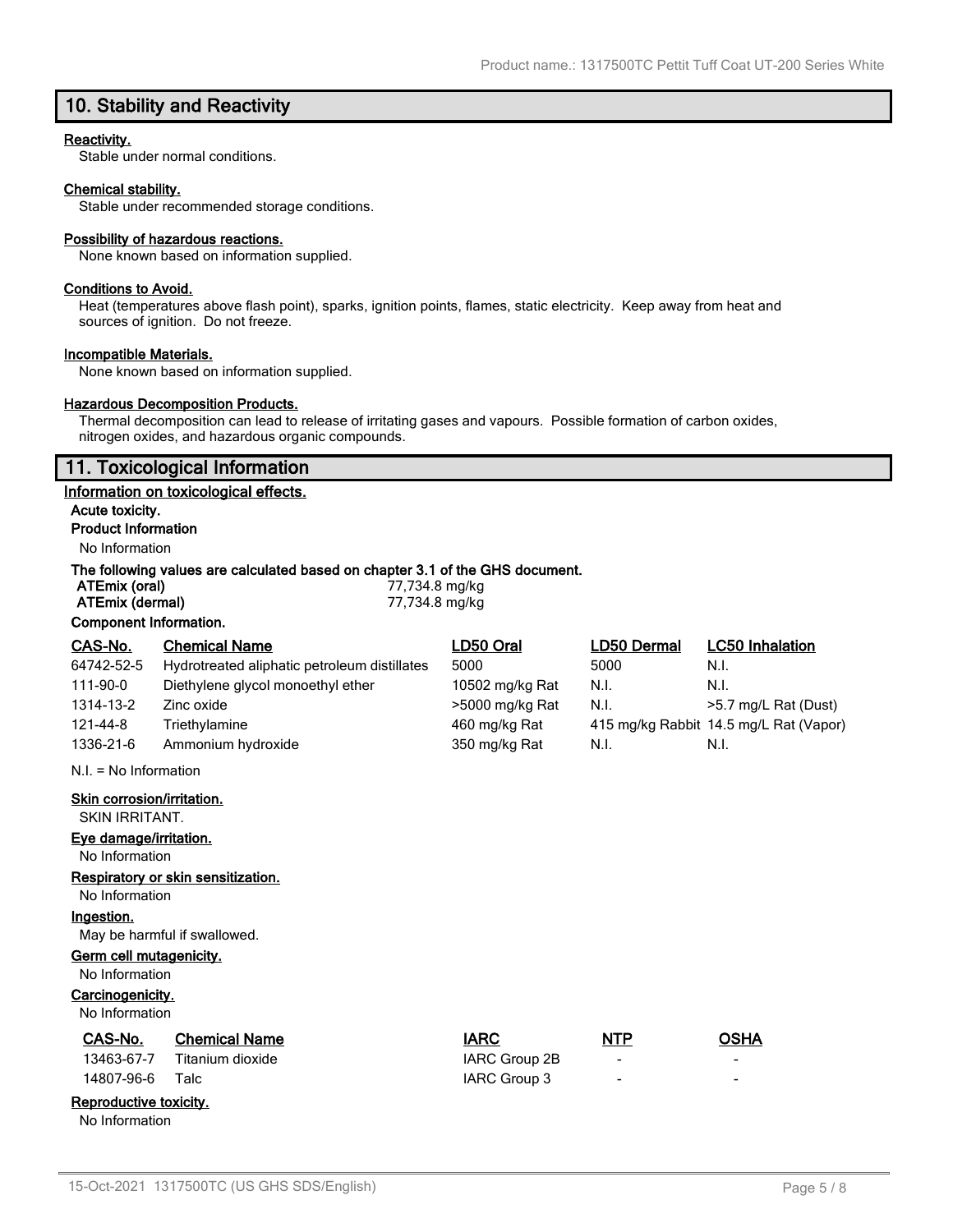### **Specific target organ systemic toxicity (single exposure).**

No Information

### **Specific target organ systemic toxicity (repeated exposure).**

May cause damage to organs through prolonged or repeated exposure.

# **Aspiration hazard.**

No Information

# **Primary Route(s) of Entry**

No Information

# **12. Ecological Information**

### **Toxicity.**

17.37% of the mixture consists of ingredient(s) of unknown aquatic toxicity

# **Ecotoxicity effects.**

| <b>Chemical Name</b>                                          | Toxicity to algae | <b>Toxicity to fish</b>                                                                                                                                                                                           | Toxicity to daphnia and other<br>aquatic invertebrates                  |
|---------------------------------------------------------------|-------------------|-------------------------------------------------------------------------------------------------------------------------------------------------------------------------------------------------------------------|-------------------------------------------------------------------------|
| Hydrotreated aliphatic petroleum<br>distillates<br>64742-52-5 |                   | LC50 96 h Oncorhynchus mykiss<br>>5000 mg/L                                                                                                                                                                       | EC50 48 h Daphnia magna<br>>1000 mg/L                                   |
| Diethylene glycol monoethyl<br>ether<br>111-90-0              |                   | LC50 96 h Lepomis macrochirus<br>10000 mg/L, LC50 96 h Lepomis<br>macrochirus 19100 - 23900 mg/<br>L, LC50 96 h Oncorhynchus<br>mykiss 11400 - 15700 mg/L,<br>LC50 96 h Pimephales promelas<br>11600 - 16700 mg/L | EC50 48 h Daphnia magna 3940<br>$-4670$ mg/L                            |
| Zinc oxide<br>1314-13-2                                       |                   | LC50 96 h Danio rerio 1.55 mg/L                                                                                                                                                                                   |                                                                         |
| Talc<br>14807-96-6                                            |                   | LC50 96 h Brachydanio rerio<br>$>100$ a/L                                                                                                                                                                         |                                                                         |
| Triethylamine<br>121-44-8                                     |                   | LC50 96 h Pimephales promelas<br>43.7 mg/L                                                                                                                                                                        | EC50 48 h Daphnia magna 200<br>mg/L                                     |
| Ammonium hydroxide<br>1336-21-6                               |                   | LC50 96 h Pimephales promelas<br>$8.2 \text{ ma/L}$                                                                                                                                                               | EC50 48 h water flea 0.66 mg/L,<br>EC50 48 h Daphnia pulex 0.66<br>mg/L |

# **Persistence and degradability.**

No data are available on the product itself.

# **Bioaccumulative potential.**

Discharge into the environment must be avoided.

Triethylamine

# **CAS-No. Chemical Name log POW**

| 111-90-0 |  |
|----------|--|
| 121-44-8 |  |

# **Mobility in soil.**

No information

### **Other adverse effects.**

No information

# **13. Disposal Considerations**

# **Waste Disposal Guidance.**

Disposal should be in accordance with applicable regional, national and local laws and regulations.

Empty containers should be taken to an approved waste handling site for recycling or disposal.

# **14. Transport Information**

# **DOT**

1.00 Diethylene glycol monoethyl ether -0.8<br>1.45 Triethylamine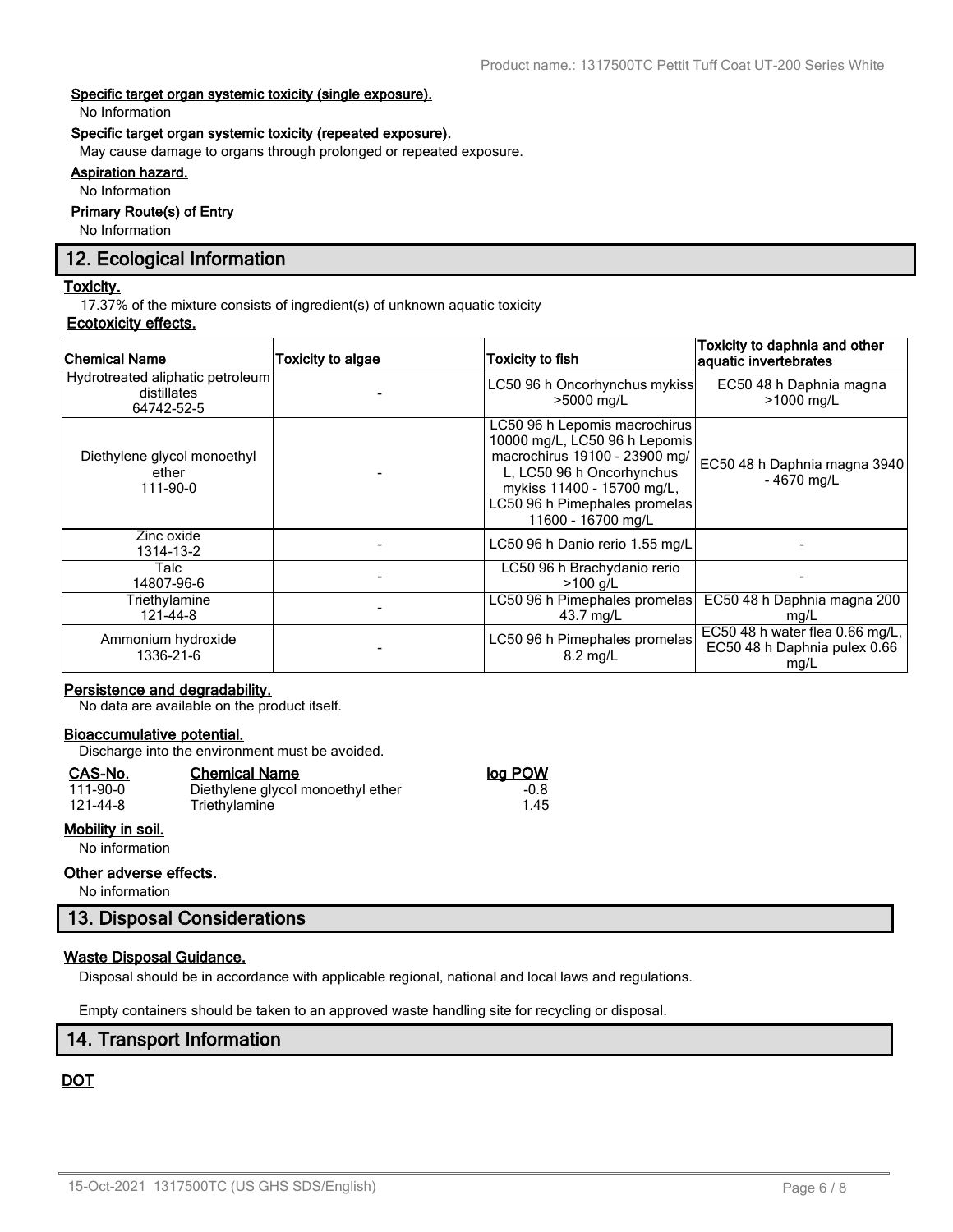| <b>Shipping Name:</b>          | Combustible Liquids, n.o.s                                                                |
|--------------------------------|-------------------------------------------------------------------------------------------|
| <b>Hazard Class:</b>           | Comb lig.                                                                                 |
| UN/NA Number:                  | NA1993                                                                                    |
| <b>Packing Group:</b>          | Ш                                                                                         |
| <b>Additional Information:</b> | LTD QTY: This product may be reclassified as "limited quantity" per 49 CFR 173.150 (b)(3) |
| IMDG                           | No Information                                                                            |
| <b>Additional Information:</b> | Not regulated                                                                             |
| <b>IATA</b>                    | No Information                                                                            |
| <b>Additional Information:</b> | Not regulated                                                                             |

# **15. Regulatory Information**

# **International Inventories:**

| <b>TSCA</b>          | Complies                                                                                          |
|----------------------|---------------------------------------------------------------------------------------------------|
| <b>DSL</b>           |                                                                                                   |
| <b>DSL/NDSL</b>      |                                                                                                   |
| <b>EINECS/ELINCS</b> |                                                                                                   |
| <b>ENCS</b>          |                                                                                                   |
| <b>IECSC</b>         |                                                                                                   |
| <b>KECI</b>          |                                                                                                   |
| <b>PICCS</b>         |                                                                                                   |
| <b>AICS</b>          |                                                                                                   |
| <b>NZIOC</b>         |                                                                                                   |
| <b>TCSI</b>          |                                                                                                   |
| <b>TSCA</b>          | United States Toxic Substances Control Act Section 8(b) Inventory.                                |
| <b>DSL</b>           | Canadian Domestic Substances List.                                                                |
| <b>DSL/NDSL</b>      | Canadian Domestic Substances List/Canadian Non-Domestic Substances List                           |
| <b>EINECS/ELINCS</b> | European Inventory of Existing Chemical Substances/European List of Notified Chemical Substances. |
| <b>ENCS</b>          | Japan Existing and New Chemical Substances.                                                       |
| <b>IECSC</b>         | China Inventory of Existing Chemical Substances.                                                  |
| <b>KECL</b>          | Korean Existing and Evaluated Chemical Substances.                                                |
| <b>PICCS</b>         | Philippines Inventory of Chemicals and Chemical Substances.                                       |
| <b>AICS</b>          | Australian Inventory of Chemical Substances.                                                      |
| <b>NZIoC</b>         | New Zealand Inventory of Chemicals.                                                               |
| <b>TCSI</b>          | Taiwan Chemical Substance Inventory                                                               |

# **U.S. Federal Regulations:**

# **SARA SECTION 313:**

This product does not contain any chemicals that are subject to the reporting requirements of SARA 313. **TOXIC SUBSTANCES CONTROL ACT 12(b):**

This product does not contain any chemicals that are subject to the reporting requirements of TSCA 12(b).

# **CALIFORNIA PROPOSITION 65 CARCINOGENS**



Warning: The following ingredients present in the product are known to the state of California to cause Cancer:.

#### **Chemical Name CAS-No.** Titanium dioxide